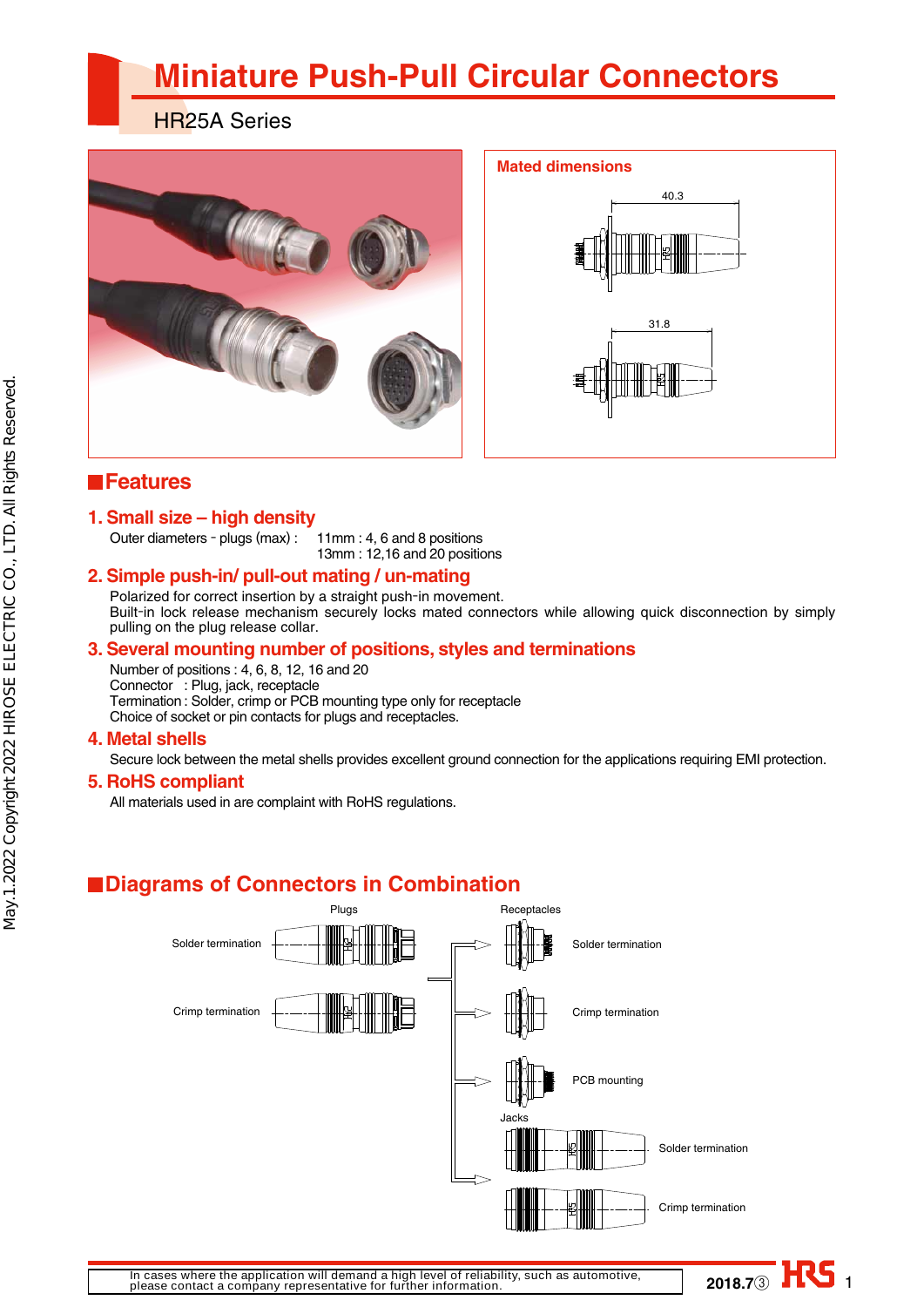### **N**Specifications

|                          | Current rating                              | 1 A                                                        |                                                                                     | Operating temperature range                         | -25℃ to $+85^\circ$ C                                                             |  |
|--------------------------|---------------------------------------------|------------------------------------------------------------|-------------------------------------------------------------------------------------|-----------------------------------------------------|-----------------------------------------------------------------------------------|--|
| Ratings                  | Voltage rating                              | 30V AC, 42V DC                                             |                                                                                     | Storage temperature range                           | -10℃ to $+60^{\circ}$ C                                                           |  |
| <b>Item</b>              |                                             | Specification                                              |                                                                                     |                                                     | Conditions                                                                        |  |
| 1. Insulation resistance | 1,000MΩ min.                                |                                                            |                                                                                     | 100V DC                                             |                                                                                   |  |
| 2. Withstanding voltage  |                                             | No flashover or insulation breakdown                       |                                                                                     | 100V AC / 1 minute (test voltage)                   |                                                                                   |  |
| 3. Contact resistance    | $30 \text{m}\Omega$ max.                    |                                                            |                                                                                     | 1A DC                                               |                                                                                   |  |
| 4. Durability            |                                             | Contact resistance : $50 \text{m}\Omega$ max.              |                                                                                     | No damage, cracks or parts dislocation 1,000 cycles |                                                                                   |  |
| 5. Vibration             |                                             | No electrical discontinuity of $10\mu s$ or longer         |                                                                                     | Frequency: 10 to 55Hz, single amplitude of 0.75mm   |                                                                                   |  |
|                          |                                             | No damage, cracks or parts dislocation.                    |                                                                                     | 5 minute cycle, 10 cycles in each of the 3 axis     |                                                                                   |  |
|                          |                                             | Insulation resistance : $5M\Omega$ min. (at high humidity) |                                                                                     |                                                     |                                                                                   |  |
| 6. Humidity              |                                             | Insulation resistance : $50M\Omega$ min. (when dry)        |                                                                                     | 96 hours at 40°C, and humidity of 90 to 95%         |                                                                                   |  |
|                          |                                             | No damage, cracks or parts dislocation.                    |                                                                                     |                                                     |                                                                                   |  |
|                          |                                             |                                                            | Temperature : -55°C $\rightarrow$ room temp. $\rightarrow +85^{\circ}C \rightarrow$ |                                                     |                                                                                   |  |
|                          |                                             |                                                            |                                                                                     | room temp.                                          |                                                                                   |  |
| 7. Temperature cycle     | Insulation resistance : $1,000M\Omega$ min. |                                                            |                                                                                     | Time                                                | : 30min. $\rightarrow$ 2 to 3 min. $\rightarrow$ 30min. $\rightarrow$ 2 to 3 min. |  |
|                          |                                             |                                                            |                                                                                     | 5 cycles                                            |                                                                                   |  |

### **Materials / Finish**

| <b>Item</b>  |               | <b>Material</b>                                  | Finish        | <b>Remarks</b> |
|--------------|---------------|--------------------------------------------------|---------------|----------------|
|              | Outer shell   | Zinc alloy                                       | Nickel plated |                |
|              | Insulator     | <b>PPS</b>                                       |               | UL94V-0        |
| Plug<br>Jack | Gasket, boots | Ethylene propylene rubber,<br>Chloroprene rubber |               |                |
|              | Contacts      | Phosphor bronze                                  | Gold plated   |                |
|              | Outer shell   | Zinc alloy                                       | Nickel plated |                |
| Receptacle   | Insulator     | <b>PPS</b>                                       |               | UL94V-0        |
|              | Contacts      | Phosphor bronze                                  | Gold plated   |                |

### ■**Product Number Structure**

Refer to the chart below when determining the product specifications from the product number. Please select from the product numbers listed in this catalog when placing orders.

### **HR25A − 7 P − 6 S C (**\*\***)**  $\begin{array}{ccccc} \textbf{0} & \textbf{0} & \textbf{0} & \textbf{0} & \textbf{0} & \textbf{0} & \textbf{0} \end{array}$

|                | Model name                               | : HR25A Series                         | Contact type:        | S: Female contacts                       |
|----------------|------------------------------------------|----------------------------------------|----------------------|------------------------------------------|
|                | Shell size                               | : The shell size is the outer diameter |                      | P: Male contacts                         |
|                |                                          | of the mating end of the plug.         | Termination type :   | Blank: Solder                            |
|                | Connector type:                          | $P:$ Plug                              |                      | $C:$ Crimp                               |
|                |                                          | R: Receptacle                          |                      | A:DP                                     |
|                |                                          | J: Jack                                |                      | A two-digit character is added to        |
| $\overline{4}$ | Number of contacts : 4, 6, 8, 12, 16, 20 |                                        | Other specifications | indicate other specifications as needed. |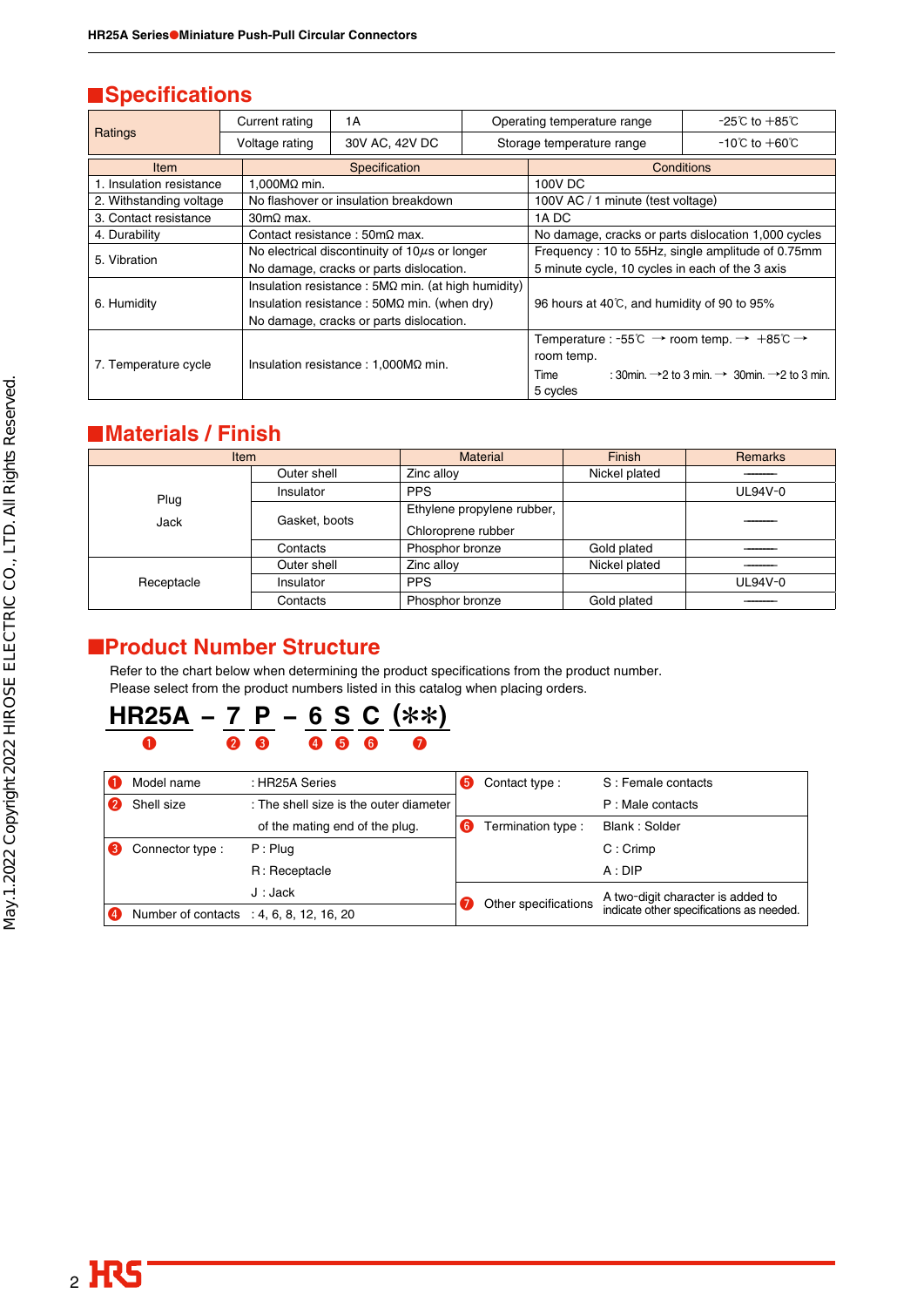### **Plug**

#### ●**Solder termination (contacts inserted)**

**Shell size : 7**



**Shell size : 9**







All dimensions : mm

| Shell<br>No. of contacts<br>size |    | Male contact type |              | Female contact type |            |  |
|----------------------------------|----|-------------------|--------------|---------------------|------------|--|
|                                  |    | Part No.          | HRS No.      | Part No.            | HRS No.    |  |
|                                  | 4  | HR25A-7P-4P       | 125-0612-1   | <b>HR25A-7P-4S</b>  | 125-0613-4 |  |
| 7                                | 6  | HR25A-7P-6P(31)   | 125-0602-831 | <b>HR25A-7P-6S</b>  | 125-0611-9 |  |
|                                  | 8  | HR25A-7P-8P       | 125-0609-7   | <b>HR25A-7P-8S</b>  | 125-0610-6 |  |
|                                  | 12 | HR25A-9P-12P      | 125-0607-1   | HR25A-9P-12S        | 125-0608-4 |  |
| 9                                | 16 | HR25A-9P-16P      | 125-0605-6   | HR25A-9P-16S        | 125-0606-9 |  |
|                                  | 20 | HR25A-9P-20P      | 125-0600-2   | HR25A-9P-20S        | 125-0604-3 |  |

●**Crimp termination (separate contacts required)**

| <b>Shell</b> | No. of contacts | Male contact type |            | Female contact type |            |  |
|--------------|-----------------|-------------------|------------|---------------------|------------|--|
| size         |                 | Part No.          | HRS No.    | Part No.            | HRS No.    |  |
|              | 12              | HR25A-9P-12PC     | 125-0652-6 | HR25A-9P-12SC       | 125-0653-9 |  |
| 9            | 16              | HR25A-9P-16PC     | 125-0650-0 | HR25A-9P-16SC       | 125-0651-3 |  |
|              | 20              | HR25A-9P-20PC     | 125-0648-9 | HR25A-9P-20SC       | 125-0649-1 |  |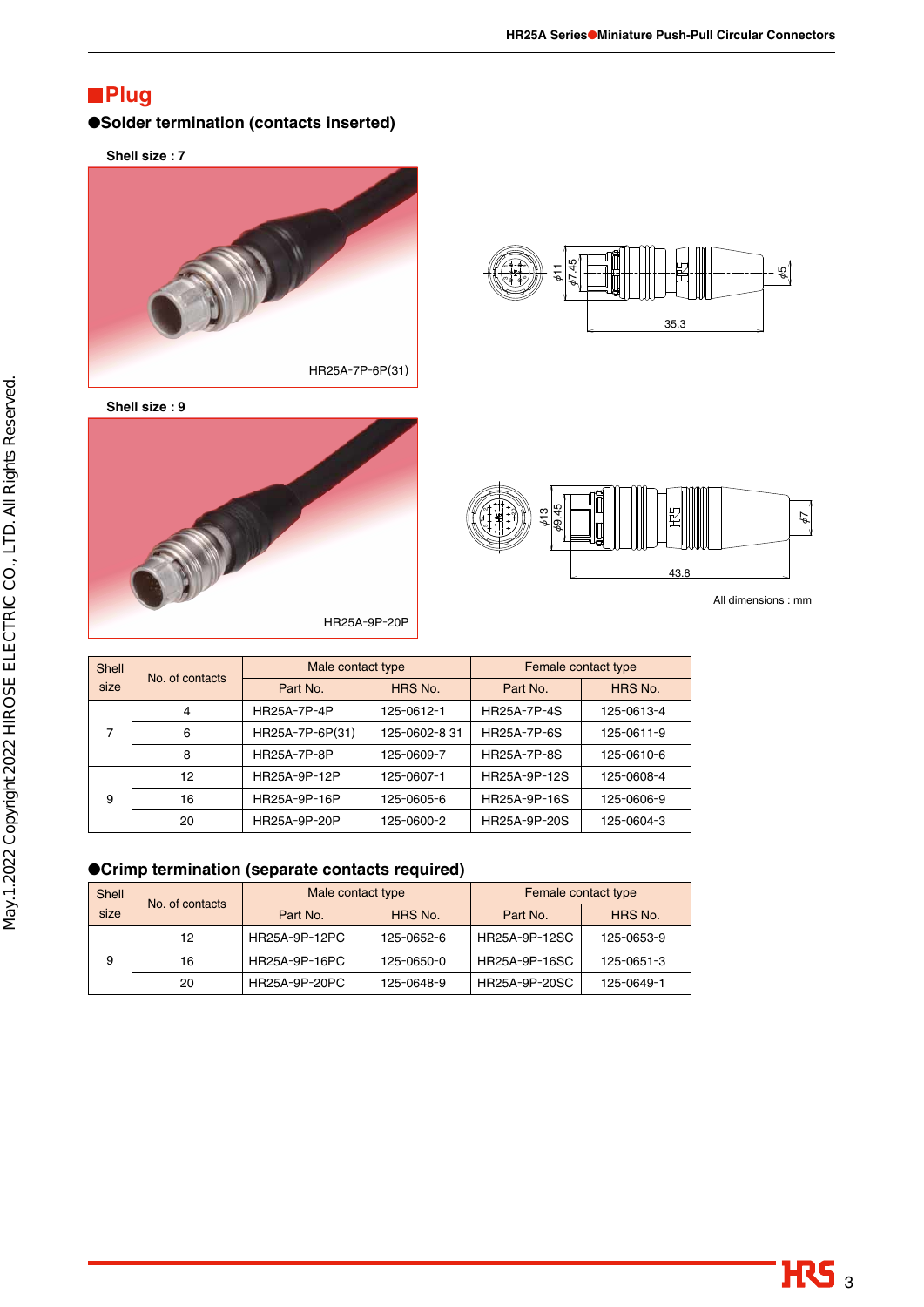### **Receptacle**

#### ●**Solder termination (contacts inserted)**

**Shell size : 7**



**Shell size : 9**









All dimensions : mm

| Shell |                 | Male contact type   |            | Female contact type |            |  |
|-------|-----------------|---------------------|------------|---------------------|------------|--|
| size  | No. of contacts | HRS No.<br>Part No. |            | Part No.            | HRS No.    |  |
|       | 4               | <b>HR25A-7R-4P</b>  | 125-0623-8 | <b>HR25A-7R-4S</b>  | 125-0622-5 |  |
| 7     | 6               | HR25A-7R-6P         | 125-0621-2 | <b>HR25A-7R-6S</b>  | 125-0603-0 |  |
|       | 8               | <b>HR25A-7R-8P</b>  | 125-0620-0 | <b>HR25A-7R-8S</b>  | 125-0619-0 |  |
|       | 12              | HR25A-9R-12P        | 125-0618-8 | HR25A-9R-12S        | 125-0617-5 |  |
| 9     | 16              | HR25A-9R-16P        | 125-0616-2 | HR25A-9R-16S        | 125-0615-0 |  |
|       | 20              | HR25A-9R-20P        | 125-0614-7 | HR25A-9R-20S        | 125-0601-5 |  |

#### ●**Crimp termination (separate contacts required)**

**Male contact type** HR25A-9R-20PC





**Female contact type** HR25A-9R-20SC





All dimensions : mm

| Shell | No. of contacts | Male contact type |            | Female contact type |            |  |
|-------|-----------------|-------------------|------------|---------------------|------------|--|
| size  |                 | Part No.          | HRS No.    | Part No.            | HRS No.    |  |
|       | 12              | HR25A-9R-12PC     | 125-0659-5 | HR25A-9R-12SC       | 125-0658-2 |  |
| 9     | 16              | HR25A-9R-16PC     | 125-0657-0 | HR25A-9R-16SC       | 125-0656-7 |  |
|       | 20              | HR25A-9R-20PC     | 125-0654-1 | HR25A-9R-20SC       | 125-0655-4 |  |

 $\overline{1}$ 

4 HRS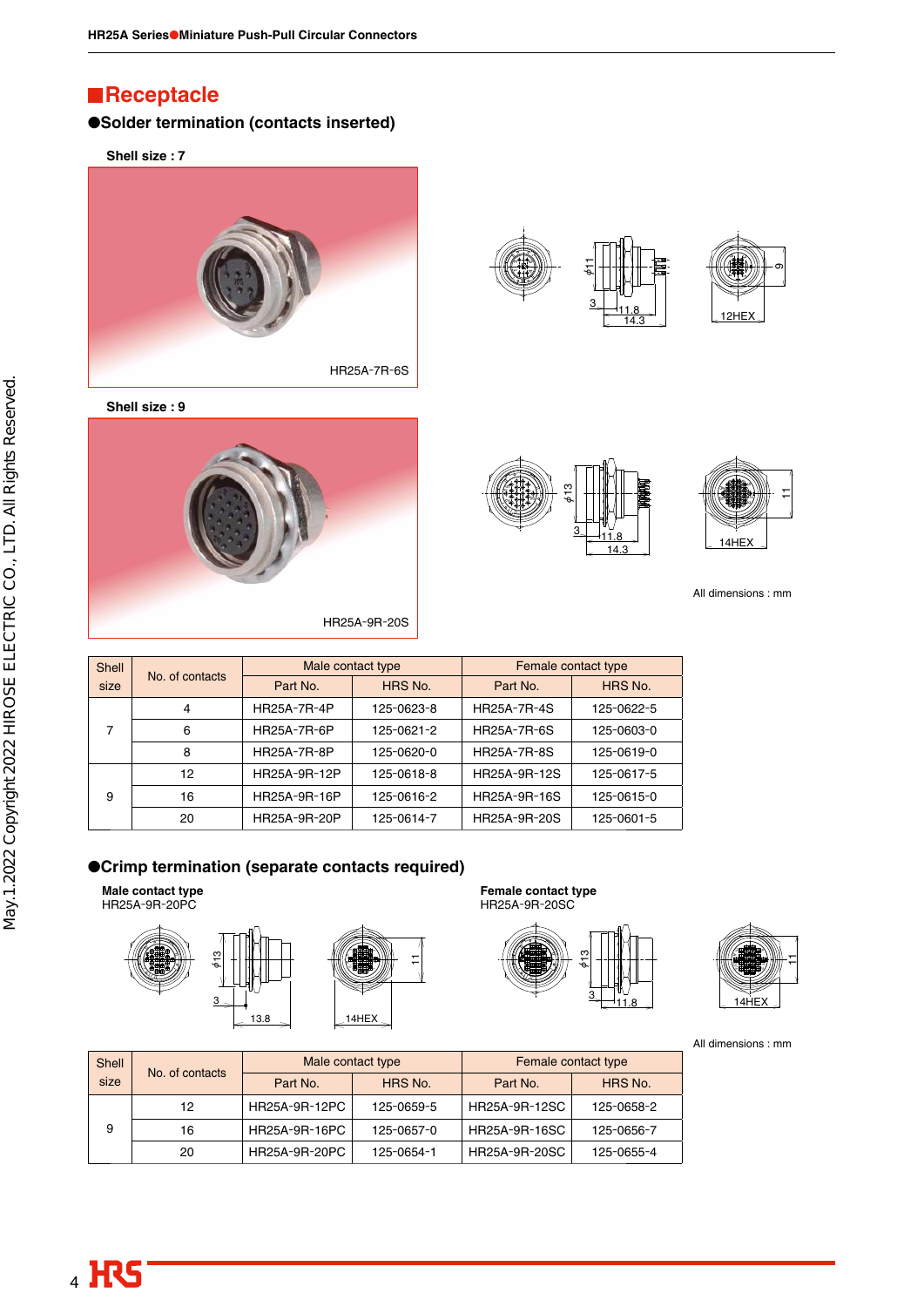$12.9$   $2$ 

### **Receptacle**

### ●**Through hole (for PC board mounting)**

**Shell size : 7** HR25A-7R-6SA







**Shell size : 9** HR25A-9R-20SA



All dimensions : mm

| <b>Shell</b> | No. of contacts | Male contact type   |            | Female contact type |            |  |  |  |
|--------------|-----------------|---------------------|------------|---------------------|------------|--|--|--|
| size         |                 | Part No.            | HRS No.    | Part No.            | HRS No.    |  |  |  |
|              | 4               | <b>HR25A-7R-4PA</b> | 125-0647-6 | <b>HR25A-7R-4SA</b> | 125-0646-3 |  |  |  |
|              | 6               | HR25A-7R-6PA        | 125-0645-0 | <b>HR25A-7R-6SA</b> | 125-0644-8 |  |  |  |
|              | 8               | HR25A-7R-8PA        | 125-0643-5 | <b>HR25A-7R-8SA</b> | 125-0642-2 |  |  |  |
|              | 12              | HR25A-9R-12PA       | 125-0641-0 | HR25A-9R-12SA       | 125-0640-7 |  |  |  |
| 9            | 16              | HR25A-9R-16PA       | 125-0639-8 | HR25A-9R-16SA       | 125-0638-5 |  |  |  |
|              | 20              | HR25A-9R-20PA       | 125-0637-2 | HR25A-9R-20SA       | 125-0636-0 |  |  |  |
|              |                 |                     |            |                     |            |  |  |  |

### **Jack**

#### ●**Solder termination (contact inserted)**

**Shell size : 7** HR25A-7J-6S



**Shell size: 9** HR25A-9J-20S



All dimensions : mm

| Shell | No. of contacts | Male contact type   |            | Female contact type |            |
|-------|-----------------|---------------------|------------|---------------------|------------|
| size  |                 | HRS No.<br>Part No. |            | Part No.            | HRS No.    |
|       | 4               | HR25A-7J-4P         | 125-0635-7 | <b>HR25A-7J-4S</b>  | 125-0634-4 |
| 7     | 6               | <b>HR25A-7J-6P</b>  | 125-0633-1 | <b>HR25A-7J-6S</b>  | 125-0632-9 |
|       | 8               | <b>HR25A-7J-8P</b>  | 125-0631-6 | <b>HR25A-7J-8S</b>  | 125-0630-3 |
| 9     | 12              | HR25A-9J-12P        | 125-0629-4 | HR25A-9J-12S        | 125-0628-1 |
|       | 16              | HR25A-9J-16P        | 125-0627-9 | HR25A-9J-16S        | 125-0626-6 |
|       | 20              | HR25A-9J-20P        | 125-0625-3 | HR25A-9J-20S        | 125-0624-0 |

#### ●**Crimp termination (separate contacts required)**

| Shell |                 |               | Male contact type | Female contact type |            |  |
|-------|-----------------|---------------|-------------------|---------------------|------------|--|
| size  | No. of contacts | Part No.      | HRS No.           | Part No.            | HRS No.    |  |
|       | 12              | HR25A-9J-12PC | 125-0665-8        | HR25A-9J-12SC       | 125-0664-5 |  |
| 9     | 16              | HR25A-9J-16PC | 125-0663-2        | HR25A-9J-16SC       | 125-0662-0 |  |
|       | 20              | HR25A-9J-20PC | 125-0661-7        | HR25A-9J-20SC       | 125-0660-4 |  |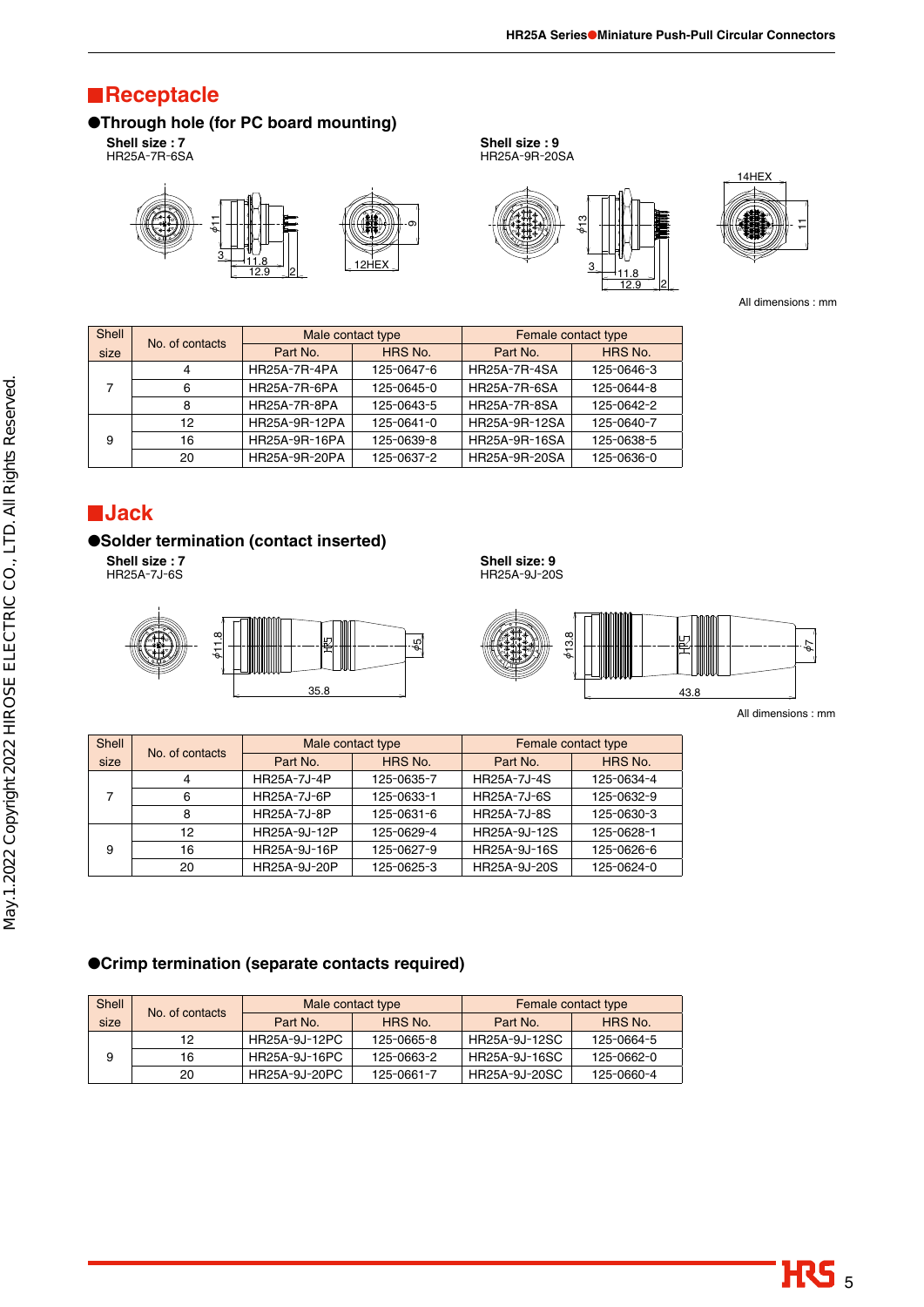## **Crimp contact**



### **Applicable tools**

| 0.88                                                                                                                       |                                                                                                                                                                        |                    |                                  |                   |                            |              |                                  |
|----------------------------------------------------------------------------------------------------------------------------|------------------------------------------------------------------------------------------------------------------------------------------------------------------------|--------------------|----------------------------------|-------------------|----------------------------|--------------|----------------------------------|
| $\overline{0}$                                                                                                             | 13.4<br>9.4                                                                                                                                                            |                    | 4                                | 0.7               | 9.4                        | 13.4         | $\overline{4}$                   |
|                                                                                                                            |                                                                                                                                                                        |                    |                                  |                   |                            |              | All dimensions : mm              |
| <b>Type</b>                                                                                                                | Part No.                                                                                                                                                               | HRS No.            | Conductor size /<br>construction | <b>Type</b>       | Part No.                   | HRS No.      | Conductor size /<br>construction |
| Loose contact                                                                                                              | HR25-PC-111 125-0419-1                                                                                                                                                 |                    |                                  | Loose contact     | HR25-SC-111                | 125-0421-3   |                                  |
| Reel contact                                                                                                               | HR25-PC-211 125-0420-0                                                                                                                                                 |                    | 30 AWG                           | Reel contact      | HR25-SC-211 125-0422-6     |              | 30 AWG                           |
| Note 2 : Loose piece contacts are packaged 100 pcs/pack. Reel contacts are packaged 10,000 pcs/reel.<br>● Applicable tools |                                                                                                                                                                        |                    |                                  |                   |                            |              |                                  |
| <b>Type</b>                                                                                                                |                                                                                                                                                                        | Part No.           |                                  | HRS No.           |                            | Used on      |                                  |
| Manual contact crimping tool                                                                                               |                                                                                                                                                                        | HR25-TA3032HC      |                                  | 150-0207-3        | HR25-PC-111 or HR25-SC-111 |              |                                  |
| Automatic crimping machine                                                                                                 | CM-105C                                                                                                                                                                |                    |                                  | 901-0001-0        |                            |              |                                  |
| Applicator                                                                                                                 |                                                                                                                                                                        | AP105-HR25-1       |                                  | 901-2040-6        | HR25-PC-211 or HR25-SC-211 |              |                                  |
| Cable clamp crimp tool                                                                                                     |                                                                                                                                                                        | <b>HR10A-TC-02</b> |                                  | 150-0041-2        |                            |              |                                  |
|                                                                                                                            |                                                                                                                                                                        | HR25A-7P-T02       |                                  | 150-0243-7        | <b>HR25A-7P</b>            |              | For tightening                   |
| Solder termination fixture                                                                                                 |                                                                                                                                                                        | HR25-7P-T01        |                                  | 150-0085-8        | <b>HR25A-7P</b>            | For wiring   |                                  |
| Plug shell tightening fixture                                                                                              |                                                                                                                                                                        | HR25A-9P-T02       |                                  | 150-0242-4        | <b>HR25A-9P</b>            |              | For tightening                   |
|                                                                                                                            |                                                                                                                                                                        | HR25-9P-T01        |                                  | 150-0086-0        | <b>HR25A-9P</b>            | For wiring   |                                  |
| Contact extraction tool                                                                                                    | <b>HR25-TP</b>                                                                                                                                                         |                    |                                  | 150-0091-0        |                            |              |                                  |
| <b>◆ Panel cutouts</b><br>в<br>All dimensions : mm                                                                         |                                                                                                                                                                        |                    |                                  |                   |                            |              |                                  |
|                                                                                                                            |                                                                                                                                                                        |                    |                                  | <b>Dimensions</b> | <b>HR25A-7R</b>            |              | <b>HR25A-9R</b>                  |
| ନ୍ତ                                                                                                                        |                                                                                                                                                                        |                    | Α                                |                   | $1.55^{+0.05}_{0}$         |              |                                  |
|                                                                                                                            |                                                                                                                                                                        |                    |                                  | B                 | $9.05 \frac{+0.03}{-0.02}$ |              | $11.05 + 0.03$                   |
|                                                                                                                            |                                                                                                                                                                        |                    |                                  | $\mathsf{C}$      | $5.1^{+0.1}_{-0}$          |              | $6.1^{+0.1}_{-0}$                |
|                                                                                                                            |                                                                                                                                                                        |                    |                                  | D                 | $10^{+0.05}$               |              | $12^{+0.05}_{-0}$                |
|                                                                                                                            |                                                                                                                                                                        |                    |                                  |                   |                            | $0.7$ to $2$ |                                  |
|                                                                                                                            | Applicable panel thickness<br>C<br>Note 1 : The receptacle panel cutout is a view from the mating side.<br>● PCB mounting pattern (for through-hole PC board mounting) |                    |                                  |                   |                            |              |                                  |

### **Panel cutouts**



|                            |                    | All dimensions: mm       |  |
|----------------------------|--------------------|--------------------------|--|
| <b>Dimensions</b>          | <b>HR25A-7R</b>    | <b>HR25A-9R</b>          |  |
|                            | $1.55^{+0.05}_{0}$ |                          |  |
|                            | $9.05 \pm 0.03$    | 11.05 $^{+0.03}_{-0.02}$ |  |
|                            | 5.1 $^{+0.1}_{-0}$ | $6.1^{+0.1}_{-0.1}$      |  |
|                            | $10^{+0.05}$       | $12^{+0.05}$             |  |
| Applicable panel thickness | $0.7$ to $2$       |                          |  |











Note 1 : The above diagrams are viewed from the engagement side of the socket insert (i.e., the wiring side of the pin insert). Note 2 : The  $\triangledown$  mark of the above diagrams indicates the engagement guide key position. Note 3 : Plated through hole location and diameter tolerance: ±0.05.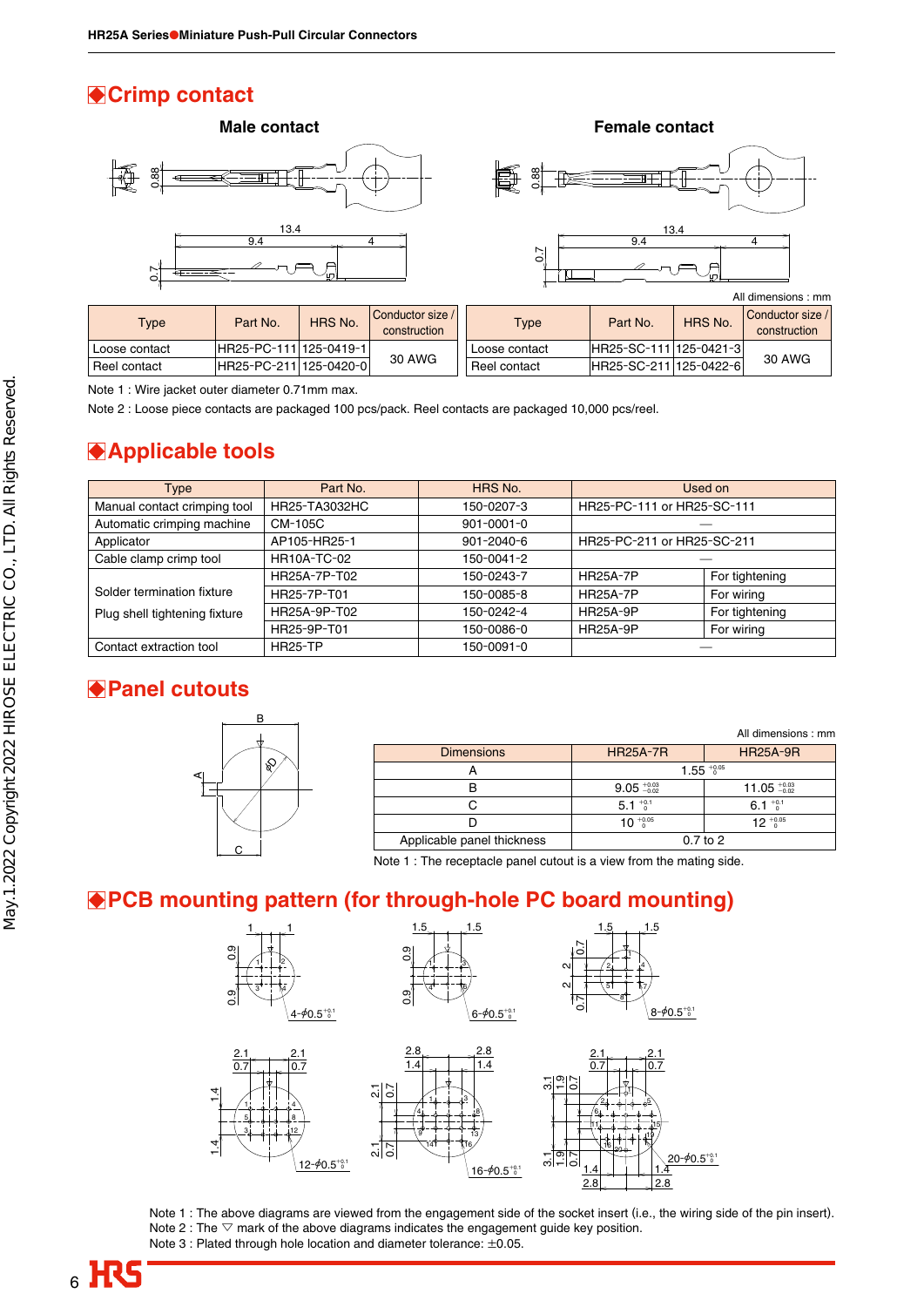### **Contact Position Arrangement**

| Shell size               | Size 7                                                       |                                                                                                         |                                                                                                                |
|--------------------------|--------------------------------------------------------------|---------------------------------------------------------------------------------------------------------|----------------------------------------------------------------------------------------------------------------|
| Contact configuration    | ▽<br>$^{\circledR}$<br>(T)<br>$\circled{3}$<br>$\circled{4}$ | ▽<br>$\circled{3}$<br>$^{\circledR}$<br>$\circled{f}$<br>$\circledast$<br>$\circledS$<br>$^{\circledR}$ | ▽<br>O<br>$\circled{3}$<br>$^{\circledR}$<br>$\circled{4}$<br>$\circledS$<br>$\circledast$<br>T<br>$\circledR$ |
| No. of contacts          | 4                                                            | 6                                                                                                       | 8                                                                                                              |
| Withstand voltage        | 100V AC for 1 minute                                         |                                                                                                         |                                                                                                                |
| <b>Current capacity</b>  | 1A                                                           |                                                                                                         |                                                                                                                |
| Insulation resistance    | 1,000MQ or greater                                           |                                                                                                         |                                                                                                                |
| Contact resistance       | $30m\Omega$                                                  |                                                                                                         |                                                                                                                |
| Solderpot inner diameter | 0.5mm dia.                                                   |                                                                                                         |                                                                                                                |

| Shell size               | Size 9                                                                                                                                                                     |                                                                                                                                                                                                                                      |                                                                                                                                                                                                                                 |
|--------------------------|----------------------------------------------------------------------------------------------------------------------------------------------------------------------------|--------------------------------------------------------------------------------------------------------------------------------------------------------------------------------------------------------------------------------------|---------------------------------------------------------------------------------------------------------------------------------------------------------------------------------------------------------------------------------|
| Contact configuration    | ▽<br>$\circledS$<br>$\circled{4}$<br>$^{\circledR}$<br>ு<br>$\circledast$<br>$^{\circledR}$<br>$\circledS$<br>(7)<br>$\circledcirc$<br>$^{\circledR}$<br>$\times$ $\times$ | 77<br>$\circled{3}$<br>$^{\circledR}$<br>(1)<br>$\circledS$<br>$\circledR$<br>$\circled7$<br>④<br>$\circledast$<br>$^{\circledR}$<br>$\circled{3}$<br>(12)<br>$^{\circledR}$<br>(1)<br>$\circled{4}$<br>$\circled{5}$<br>$\circled6$ | Œ<br>$\circledS$<br>②<br>$\circled{4}$<br>③<br>$\circled6$<br>(7)<br>(10)<br>$\circled{8}$<br>$\circledcirc$<br>$\circ$<br>(12)<br>(14)<br>(1)<br>(13)<br>$\circledR$<br>$^{\circledR}$<br>$\circled{1}$<br>$^{\circledR}$<br>⑳ |
| No. of contacts          | 12                                                                                                                                                                         | 16                                                                                                                                                                                                                                   | 20                                                                                                                                                                                                                              |
| Withstand voltage        | 100V AC for 1 minute                                                                                                                                                       |                                                                                                                                                                                                                                      |                                                                                                                                                                                                                                 |
| <b>Current capacity</b>  | 1A                                                                                                                                                                         |                                                                                                                                                                                                                                      |                                                                                                                                                                                                                                 |
| Insulation resistance    | 1,000MQ or greater                                                                                                                                                         |                                                                                                                                                                                                                                      |                                                                                                                                                                                                                                 |
| Contact resistance       | $30m\Omega$                                                                                                                                                                |                                                                                                                                                                                                                                      |                                                                                                                                                                                                                                 |
| Solderpot inner diameter | 0.5mm dia.                                                                                                                                                                 |                                                                                                                                                                                                                                      |                                                                                                                                                                                                                                 |

Note 1 : The above diagrams are viewed from the engagement side of the socket insert (i.e., the wiring side of the pin insert).

Note 2 : The  $\triangledown$  mark of the above diagrams indicates the engagement guide key position.

Note 3 : The withstand voltage indicates the test voltage value. For regular use the voltage used should be less than 30V AC or 42V DC.

Note 4 : The current capacity of the crimp terminals indicates the value when using wire of 30 AWG.

Note 5 : The insulation resistance indicates a value when measured at 100V DC.

### **Precautions**

- 1. Switch off the power of the circuit before disconnecting or plugging-in the connectors.
- 2. Use connectors with socket contacts at the power side of the circuit.
- 3. Make sure that the coupling is in completely cocked position.
- 4. Cable clamping, cable rotation, and other forces may vary with the cable construction. Please make sure that your cable is suitable for use with these connectors before usage and production.